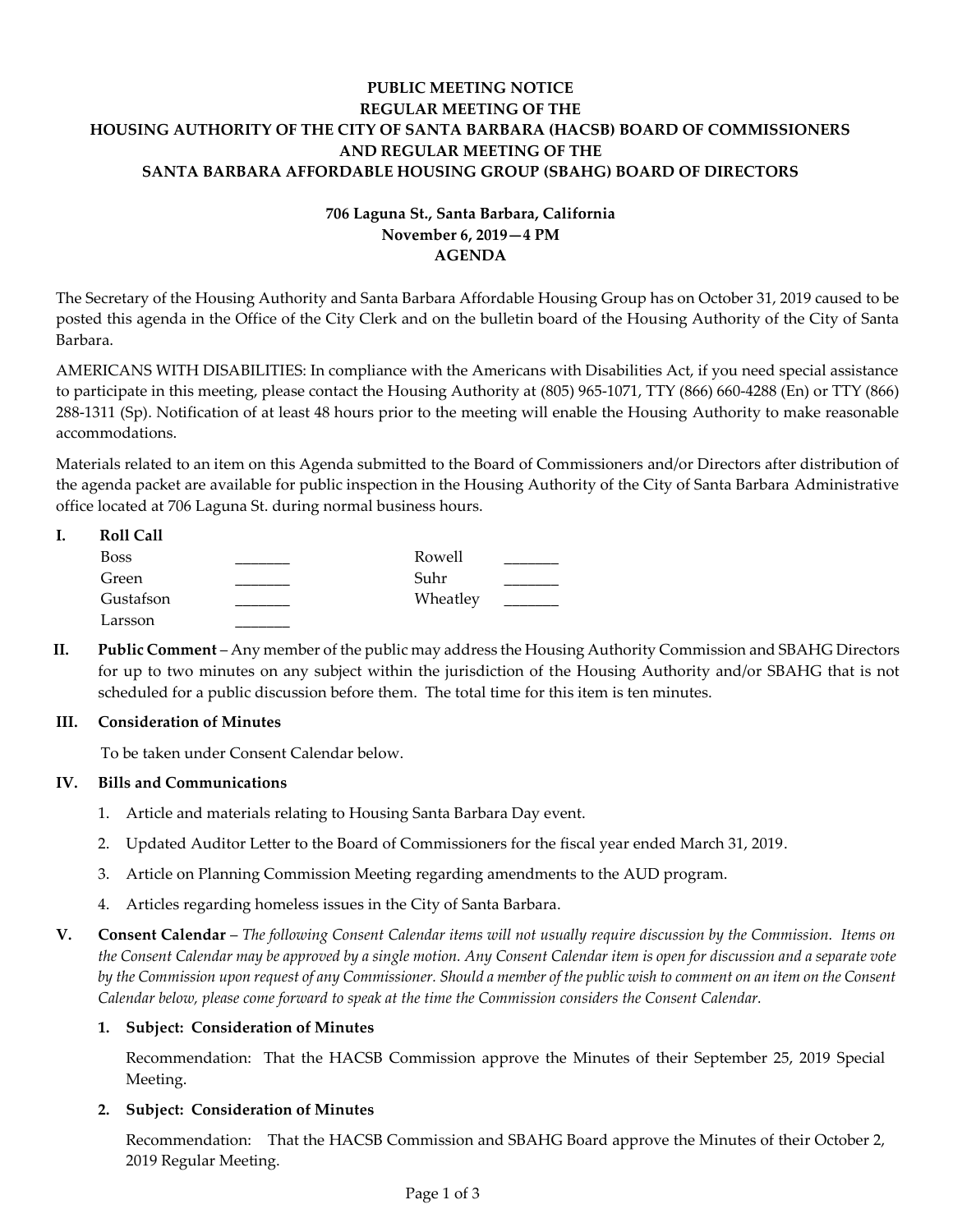#### **3. Subject: Consideration of Minutes**

[Recommendation: That the HACSB Commission approve the Minutes of their October 21, 2019 Special](https://hacsb.org/download/meetings_2019/items/11_november/Item-V.3.pdf)  Meeting.

## **4. Subject: Expenditures September 2019**

[Recommendation: That the Commission approve costs incurred and payments made for the month of](https://hacsb.org/download/meetings_2019/items/11_november/Item-V.4.pdf)  September 2019.

## **5. Subject: Investment Report for the Quarter Ended September 30, 2019**

[Recommendation: That the Commission review and order filed the quarterly investment report for quarter](https://hacsb.org/download/meetings_2019/items/11_november/Item-V.5.pdf)  ended September 30, 2019.

### **VI. Report of Executive Director**

## **1. Subject: Update on Efforts to Develop the Carrillo/Castillo Commuter Lot into a Multi-Unit Rental Housing Project**

Recommendation: That the Commission receive a report on the status of efforts, working in conjunction with [staff from the City of Santa Barbara, to develop the Carrillo/Castillo commuter parking lot into a multi-unit](https://hacsb.org/download/meetings_2019/items/11_november/Item-VI.1.pdf)  rental housing project. This report is for information only, but staff would welcome any Commission feedback.

## **[2. Subject: City of Santa Barbara Vacate of Alley at 115 West Anapamu and Grant of Easement to Benefit of](https://hacsb.org/download/meetings_2019/items/11_november/Item-VI.2.pdf)  Garden Court**

Recommendation: That the Board receive a report on the City of Santa Barbara vacate of an alley located adjacent to 115 West Anapamu Street, which such vacate results in the necessity for the grant of an easement from Sanctuary House for pedestrian access to SBAHG for the benefit of Garden Court residents.

#### **3. Subject: Development Update**

Recommendation: That the Commission receive a report on the status of developments in planning and/or under construction.

#### **VII. Treasurer's Report**

## **[1. Subject: Approval of Housing Authority of the City of Santa Barbara Quarterly Financial Statements for the](https://hacsb.org/download/meetings_2019/items/11_november/Item-VII.1.pdf)  Quarter Ended September 30, 2019**

Recommendation: That the Commission review and order filed the quarterly financial statements for the quarter ended September 30, 2019.

**[2. Subject: Approval of Santa Barbara Affordable Housing Group Quarterly Financial Statements for the](https://hacsb.org/download/meetings_2019/items/11_november/Item-VII.2.pdf)  Quarter Ended September 30, 2019**

Recommendation: That the Board review and order filed the quarterly financial statements for the quarter ended September 30, 2019.

#### **VIII. Committee Reports** – None

- **IX. Unfinished Business**  None
- **X. New Business**

## **1. [Subject: Resolution Authorizing the Acceptance of Donated Property Located at](https://hacsb.org/download/meetings_2019/items/11_november/Item-X.1.pdf)  657 San Felipe Drive, Santa Barbara, CA 93111**

Recommendation: That the Commission adopt a resolution authorizing: (1) the acceptance of the donation of real property located at 657 San Felipe Drive, Santa Barbara, CA 93111; (2) the creation of a right of the current occupants to occupy the house for as long as needed; and (3) the appropriation of \$100,000 of Non-HUD reserves to maintain the property.